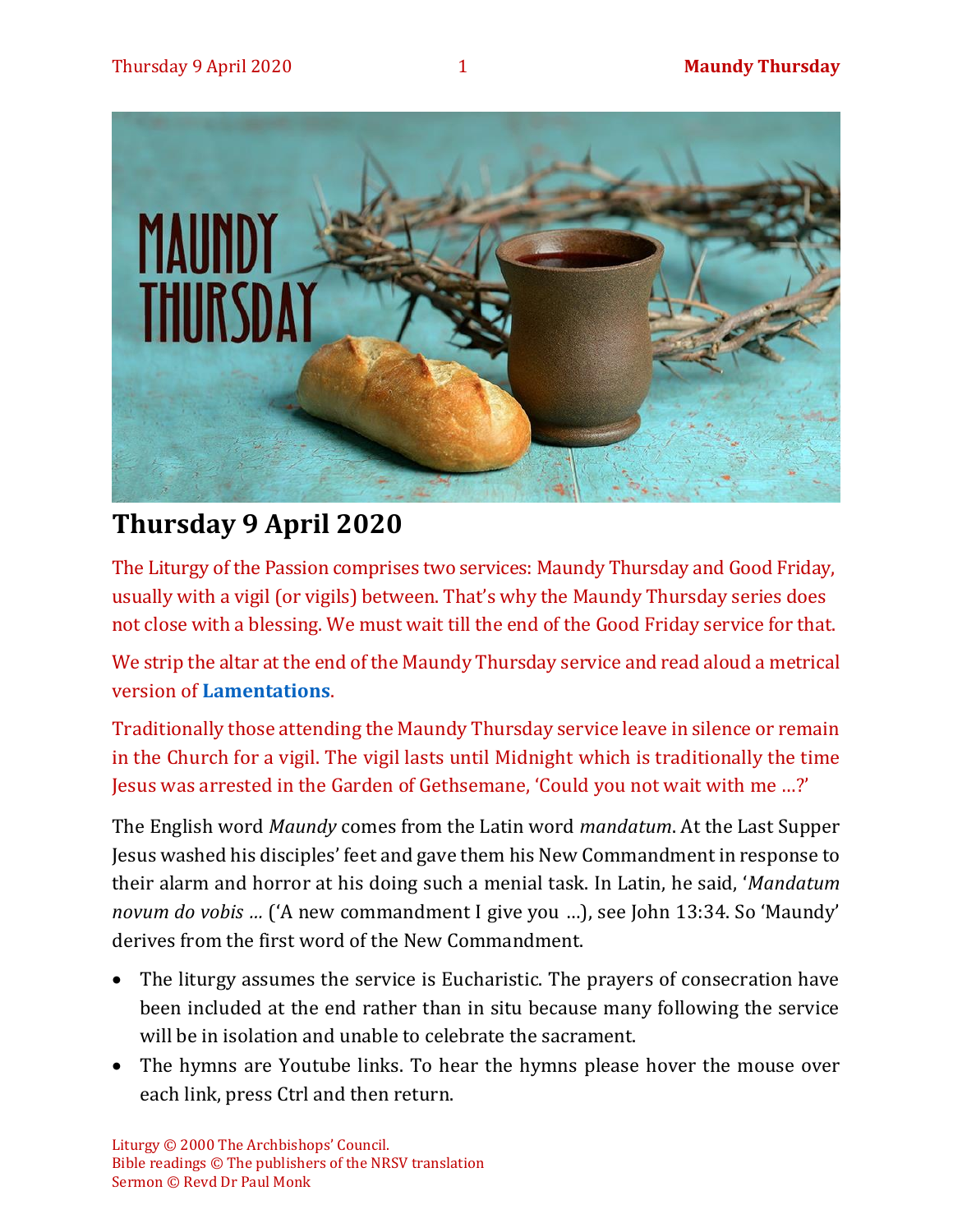HYMN 1 **[God forgave my name in Jesus' name](https://www.youtube.com/watch?v=mo3MGpcBC5M)** (click on this link to hear the hymn)

# **The Welcome**

In the name of the Father, and of the Son, and of the Holy Spirit

All **Amen.**

The Lord be with you

#### All **And also with you.**

# **The Preparation**

All **Almighty God, to whom all hearts are open, all desires known, and from whom no secrets are hidden: cleanse the thoughts of our hearts by the inspiration of your Holy Spirit, that we may perfectly love you, and worthily magnify your holy name; through Christ our Lord. Amen.**

Our Lord Jesus Christ said:

The first commandment is this:

'Hear, O Israel, the Lord our God is the only Lord.

You shall love the Lord your God with all your heart,

with all your soul, with all your mind,

and with all your strength.'

And the second is this: 'Love your neighbour as yourself.'

There is no other commandment greater than these.

On these two commandments hang all the law and the prophets.

#### All **Amen. Lord, have mercy.**

Our Lord Jesus Christ says:

'If you love me, keep my commandments.

Unless I wash you, you have no part with me.'

Let us confess to almighty God our sins against his love: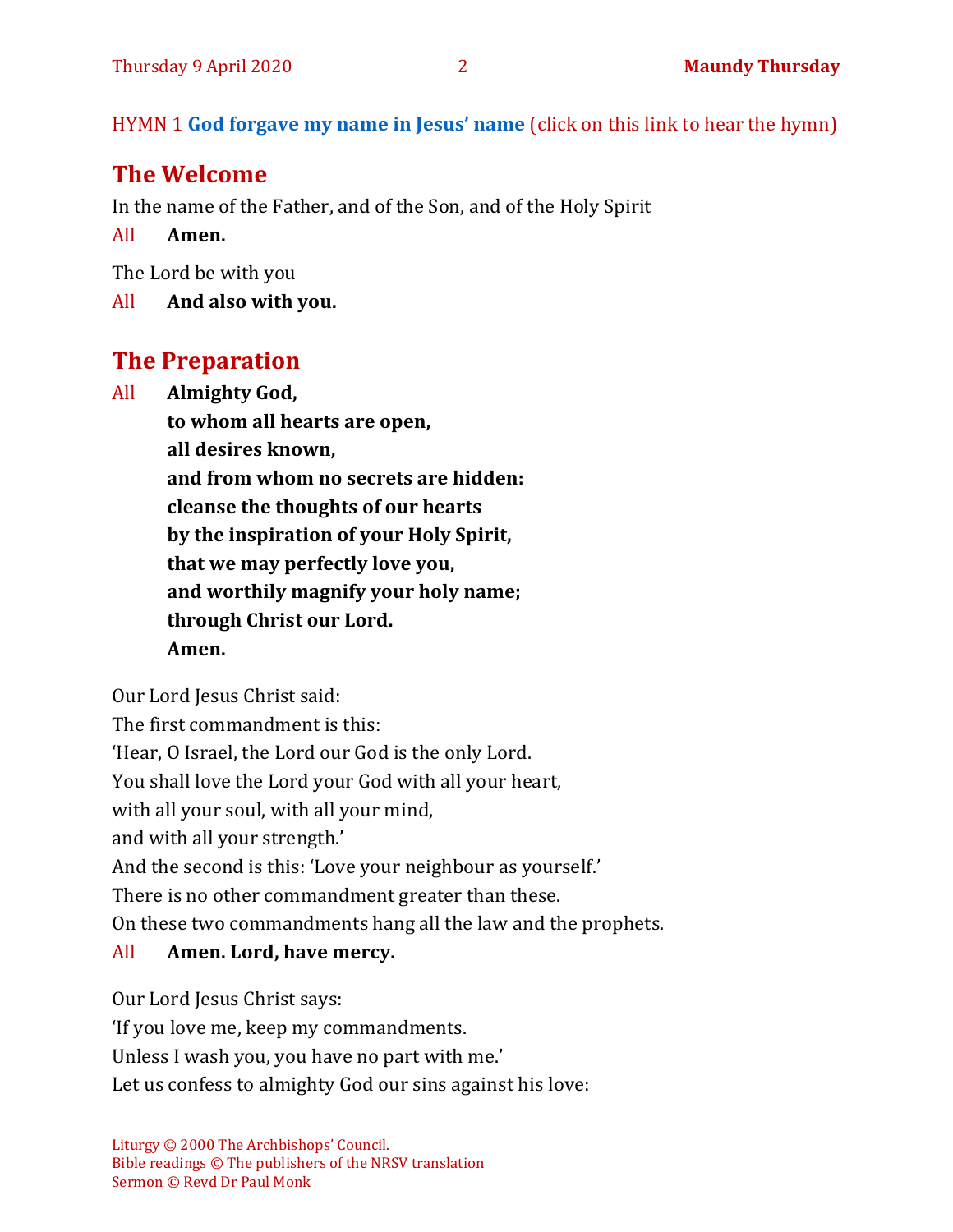All **Almighty God, our heavenly Father, we have sinned against you and against our neighbour in thought and word and deed, through negligence, through weakness, through our own deliberate fault. We are truly sorry and repent of all our sins. For the sake of your Son Jesus Christ, who died for us, forgive us all that is past and grant that we may serve you in newness of life to the glory of your name. Amen.**

Almighty God,

who forgives all who truly repent, have mercy upon you, pardon and deliver you from all your sins, confirm and strengthen you in all goodness, and keep you in life eternal; through Jesus Christ our Lord.

All **Amen.**

There is no Gloria during Lent

# **The Collect for Maundy Thursday**

Let us pray that we may love one another as Christ has loved us:

God our Father, you have invited us to share in the supper which your Son gave to his Church to proclaim his death until he comes: may he nourish us by his presence, and unite us in his love; who is alive and reigns with you, in the unity of the Holy Spirit, one God, now and for ever.

#### All **Amen.**

Liturgy © 2000 The Archbishops' Council. Bible readings © The publishers of the NRSV translation Sermon © Revd Dr Paul Monk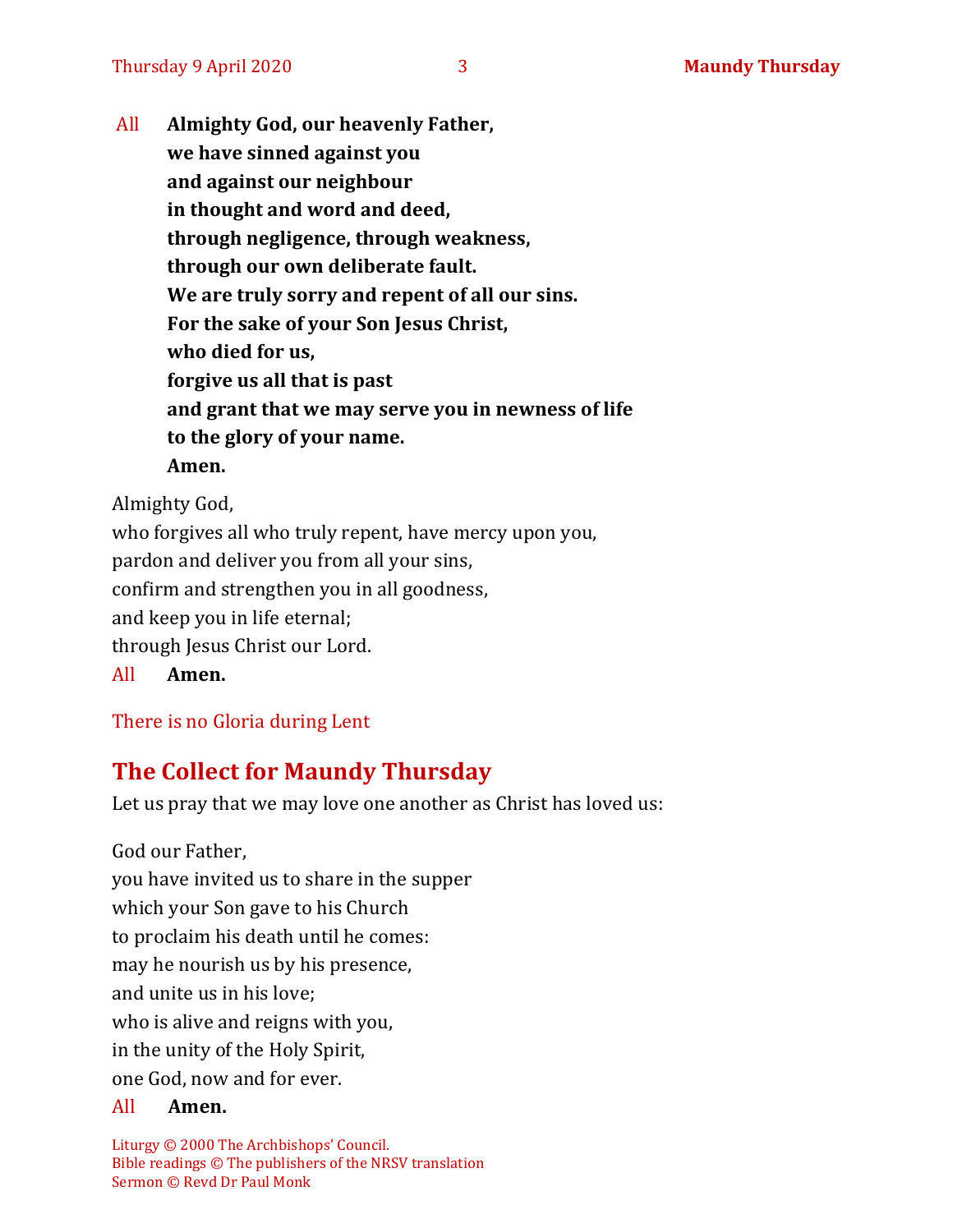## **First reading**

A reading from the Book of Moses called Exodus

The Lord said to Moses and Aaron in the land of Egypt: This month shall mark for you the beginning of months; it shall be the first month of the year for you. Tell the whole congregation of Israel that on the tenth of this month they are to take a lamb for each family, a lamb for each household. If a household is too small for a whole lamb, it shall join its closest neighbour in obtaining one; the lamb shall be divided in proportion to the number of people who eat of it. This is how you shall eat it: your loins girded, your sandals on your feet, and your staff in your hand; and you shall eat it hurriedly. It is the Passover of the Lord. For I will pass through the land of Egypt that night, and I will strike down every firstborn in the land of Egypt, both human beings and animals; on all the gods of Egypt I will execute judgements: I am the Lord. The blood shall be a sign for you on the houses where you live: when I see the blood, I will pass over you, and no plague shall destroy you when I strike the land of Egypt. This day shall be a day of remembrance for you. You shall celebrate it as a festival to the Lord; throughout your generations you shall observe it as a perpetual ordinance. *Exodus 12:1–4, 11–14*

This is the Word of the Lord All **Thanks be to God.**

# **Second reading**

#### *A reading from First Letter of St Paul to the Corinthians*

For I received from the Lord what I also handed on to you, that the Lord Jesus on the night when he was betrayed took a loaf of bread, and when he had given thanks, he broke it and said, 'This is my body that is for you. Do this in remembrance of me.'

In the same way he took the cup also, after supper, saying, 'This cup is the new covenant in my blood. Do this, as often as you drink it, in remembrance of me.' For as often as you eat this bread and drink the cup, you proclaim the Lord's death until he comes. *1 Corinthians 11:23–26*

This is the Word of the Lord All **Thanks be to God.**

HYMN 2 **[The servant song](https://www.youtube.com/watch?v=vsBCCz3Y7_w)** (please click on this link to hear the hymn)

Liturgy © 2000 The Archbishops' Council. Bible readings © The publishers of the NRSV translation Sermon © Revd Dr Paul Monk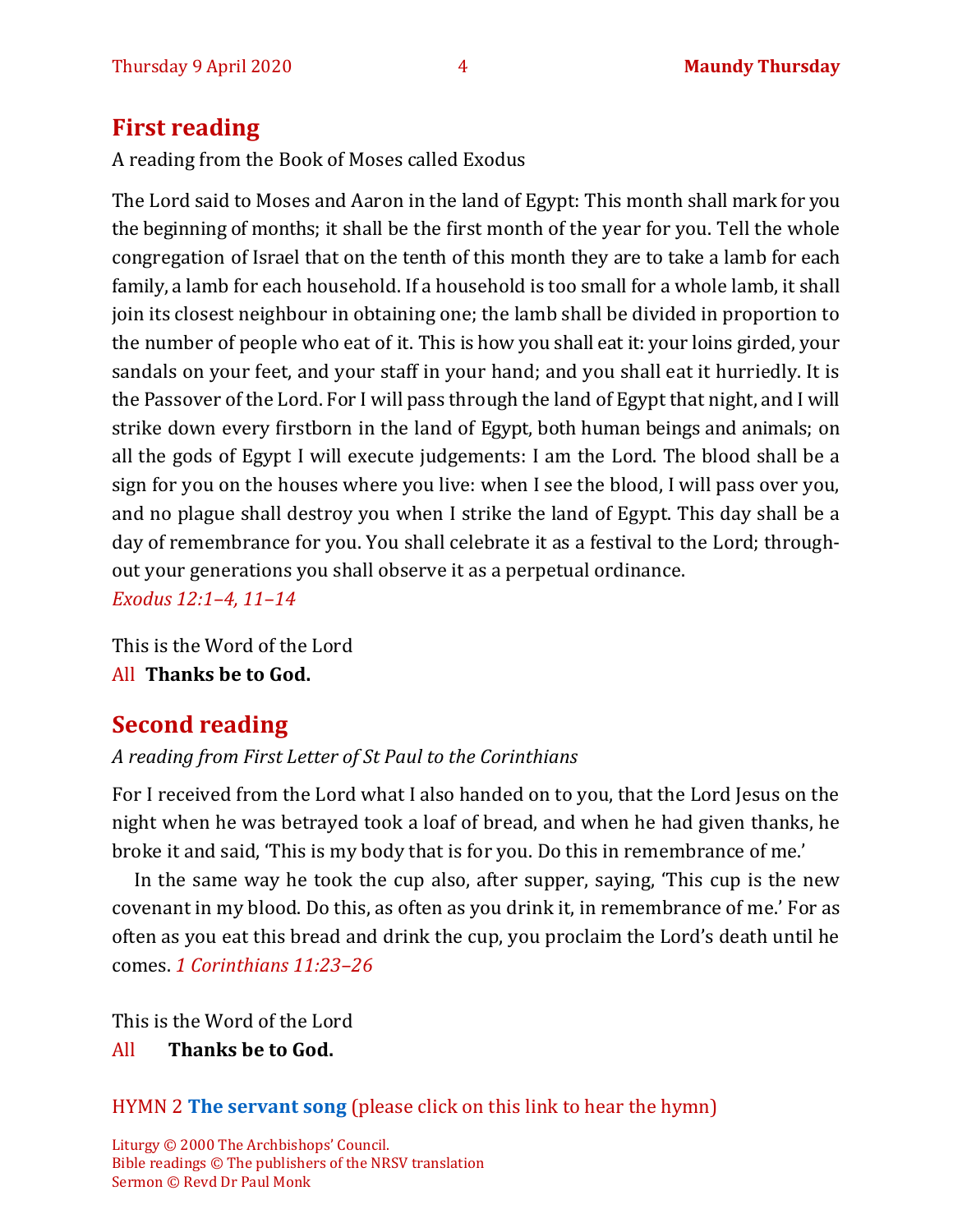### **Gospel reading**

Hear the Gospel of our Lord Jesus Christ according to John

#### All **Glory to you O Lord.**

Before the festival of the Passover, Jesus knew that his hour had come to depart from this world and go to the Father. Having loved his own who were in the world, he loved them to the end.

The devil had already put it into the heart of Judas son of Simon Iscariot to betray him. And during supper Jesus, knowing that the Father had given all things into his hands, and that he had come from God and was going to God, got up from the table[,](javascript:void(0);) took off his outer robe, and tied a towel around himself. Then he poured water into a basin and began to wash the disciples' feet and to wipe them with the towel that was tied around him. He came to Simon Peter, who said to him, 'Lord, are you going to wash my feet?' Jesus answered, 'You do not know now what I am doing, but later you will understand.' Peter said to him, 'You will never wash my feet.' Jesus replied, 'Unless I wash you, you have no share with me.' Simon Peter said to him, 'Lord, not my feet only but also my hands and my head!' Jesus said to him, 'One who has bathed does not need to wash, except for the feet[,](javascript:void(0);) but is entirely clean. And you are clean, though not all of you.' He knew who was to betray him; for this reason he said, 'Not all of you are clean.'

After he had washed their feet, had put on his robe, and had returned to the table, he said to them, 'Do you know what I have done to you? You call me Teacher and Lord and you are right, for that is what I am. So if I, your Lord and Teacher, have washed your feet, you also ought to wash one another's feet. For I have set you an example, that you also should do as I have done to you. Very truly, I tell you, servant[s](javascript:void(0);) are not greater than their master, nor are messengers greater than the one who sent them.

'If you know these things, you are blessed if you do them. When he had gone out, Jesus said, 'Now the Son of Man has been glorified, and God has been glorified in him. If God has been glorified in him[,](javascript:void(0);) God will also glorify him in himself and will glorify him at once. Little children, I am with you only a little longer. You will look for me; and as I said to the Jews so now I say to you, "Where I am going, you cannot come." I give you a new commandment, that you love one another. Just as I have loved you, you also should love one another. By this everyone will know that you are my disciples, if you have love for one another.' *John 13:1–17, 31b–35*

This is the Gospel of the Lord

#### All **Praise to you O Christ.**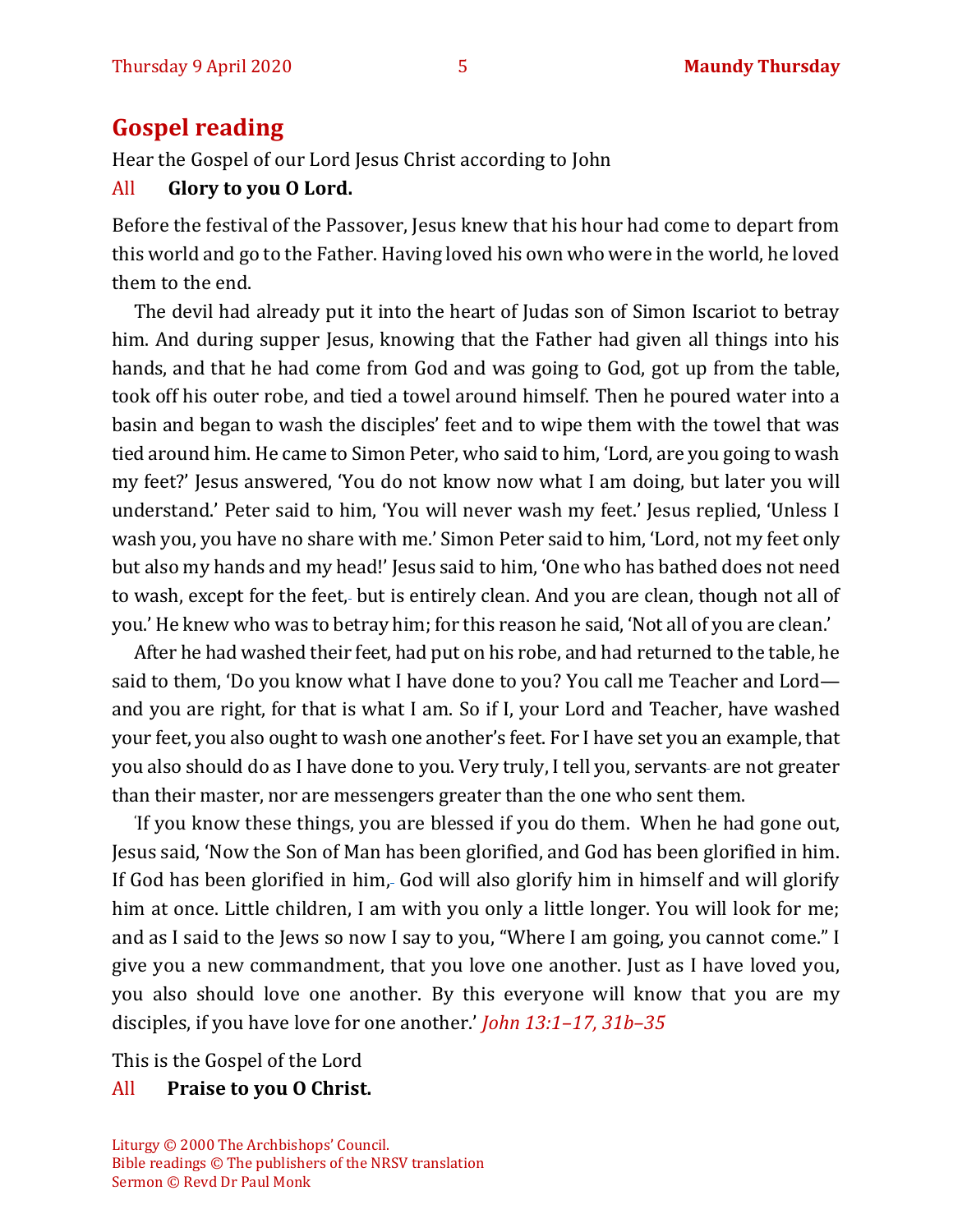#### **Sermon**

There's a timebomb at the heart of today's Gospel reading. The passage describes the Last Supper when Jesus shared bread and wine and told us to do so 'in remembrance of me.' We have other versions of the story in Matthew, Mark, Luke and an explicitly second-hand version from St Paul which is reproduced in today's epistle.

St John is always a careful writer and never says anything without a reason. He describes giving bread to the disciples and uses a word that only occurs in his Gospel three time: here, at the wedding in Cana (in Jn 2) and when describing the feeding of the five thousand (in Jn 6). It's the word for gave thanks and distributed (from which we get the word 'Eucharist'). Something is going on here.

In John 2, Jesus takes wine and it miraculously multiplies. It starts as water and ends as wine—good wine, the best wine, a superabundance of wine. In the Scriptures, vines and their fruit of grapes then wine are always a metaphor for the chosen people, the people of God. The Old Testament overflows with examples. Think of Joshua sending spies into the promised land and they see clusters of grapes too big to carry; the worst crime of King Ahab is to steal a vineyard; Isaiah has many parables about vines and vineyards. It's therefore no coincidence when Jesus calls himself 'the true vine'. He's the embodiment of that chosen-ness. The message in John 2 is therefore more than a trick with water. Jesus' miracle is intended to show that Jesus is multiplying the chosen people. God (through Jesus) is creating an even better 'chosen people' and the multiplication implies such a huge number they're too many to count. He is the catalyst that enables that creation and conversion. He gave thanks and distributed the wine to ensure that everyone can enjoy the wedding. And a wedding joins two houses.

Next, in John 6, Jesus takes small loaves of bread (and fish) and again multiplies it. Multiplying bread should remind us of Moses in the wilderness when he asked God for food. God gave them Manna—heavenly bread. It helped the chosen people as they sought the Promised Land. As a visual metaphor, Jesus calls himself 'the bread of life' and creates a superabundance of leftovers. Like God feeding the Chosen People, Jesus feeds us to ensure we reach our promised land of heaven. To that end, Jesus gives thanks and distributes bread.

We're now ready to look at today's Gospel from John 13. The bread and the wine in Jn 6 and Jn 2 both multiply after Jesus gives thanks and distributes them. We therefore expect a multiplication of sorts when Jesus gives thanks and distributes the bread and wine at the Last Supper. But this time it's a spiritual superabundance. Mere grape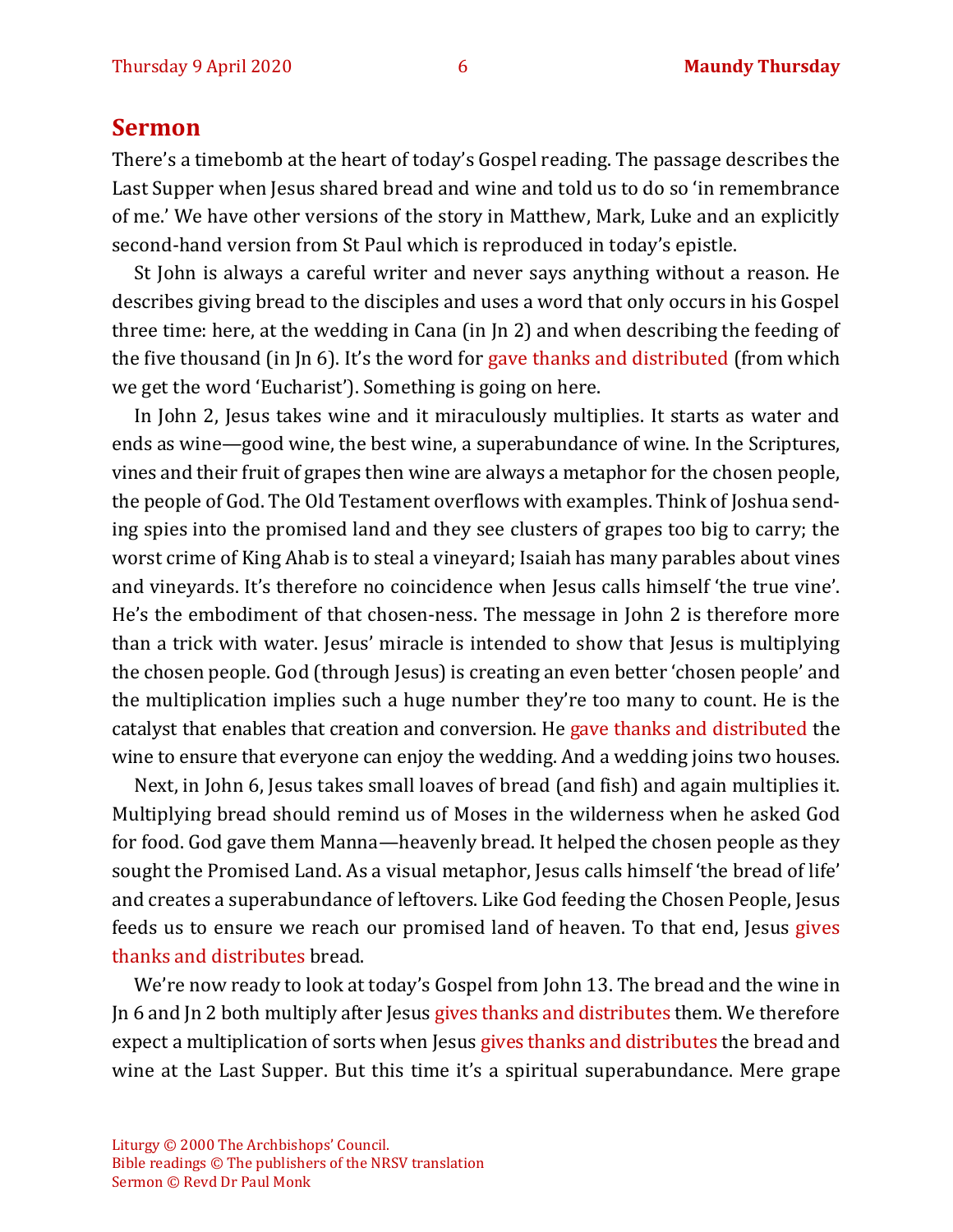juice and mere barley become God-soaked. They start as food and drink and multiply to create and thence nourish the entire Body of Christ on earth: the Church.

We now tie these elements together: the wine multiplies at Cana and helps start a marriage. The bread multiples on a Galilean hillside and points us to a new promised land, to heaven. And at the last Supper, Jesus creates the wherewithal to unite two kingdoms in a relationship so profound Jesus implies a marriage: earth joins with heaven. At the Last Supper Jesus points us toward a relationship with Heaven that's a foretaste of eternal life. Because it's wine he's creating a new chosen people. Because it's bread, manna, Jesus is nourishing us and showing us how to depend on God. John is therefore enabling us to escape the plague of death which the passage from Exodus implies and thereby enables life. In this case, it's eternal life

As we give thanks and distribute the bread and wine at the Eucharist, remember it's not just bread and not just wine. It's a multiplication to create a superabundance. It's a miraculous explosion of godliness to nourish us spiritually. It does so to help make us the people of God. It's catapulting us into eternal life. That new life is meant to be so intense that it implies marriage. And it all starts at the altar.

#### **Prayers of intercession**

In the power of the Spirit let us pray to the Father through Christ the Saviour of the world.

Father, on this, the night he was betrayed, your Son Jesus Christ washed his disciples' feet. We commit ourselves to follow his example of love and service. Lord, hear us:

#### All **and humble us.**

On this night, he prayed for his disciples to be one. We pray for the unity of your Church. Lord, hear us:

#### All **and unite us.**

On this night, he prayed for those who were to believe through his disciples' message. We pray for the mission of your Church.

Lord, hear us:

#### All **and renew our zeal.**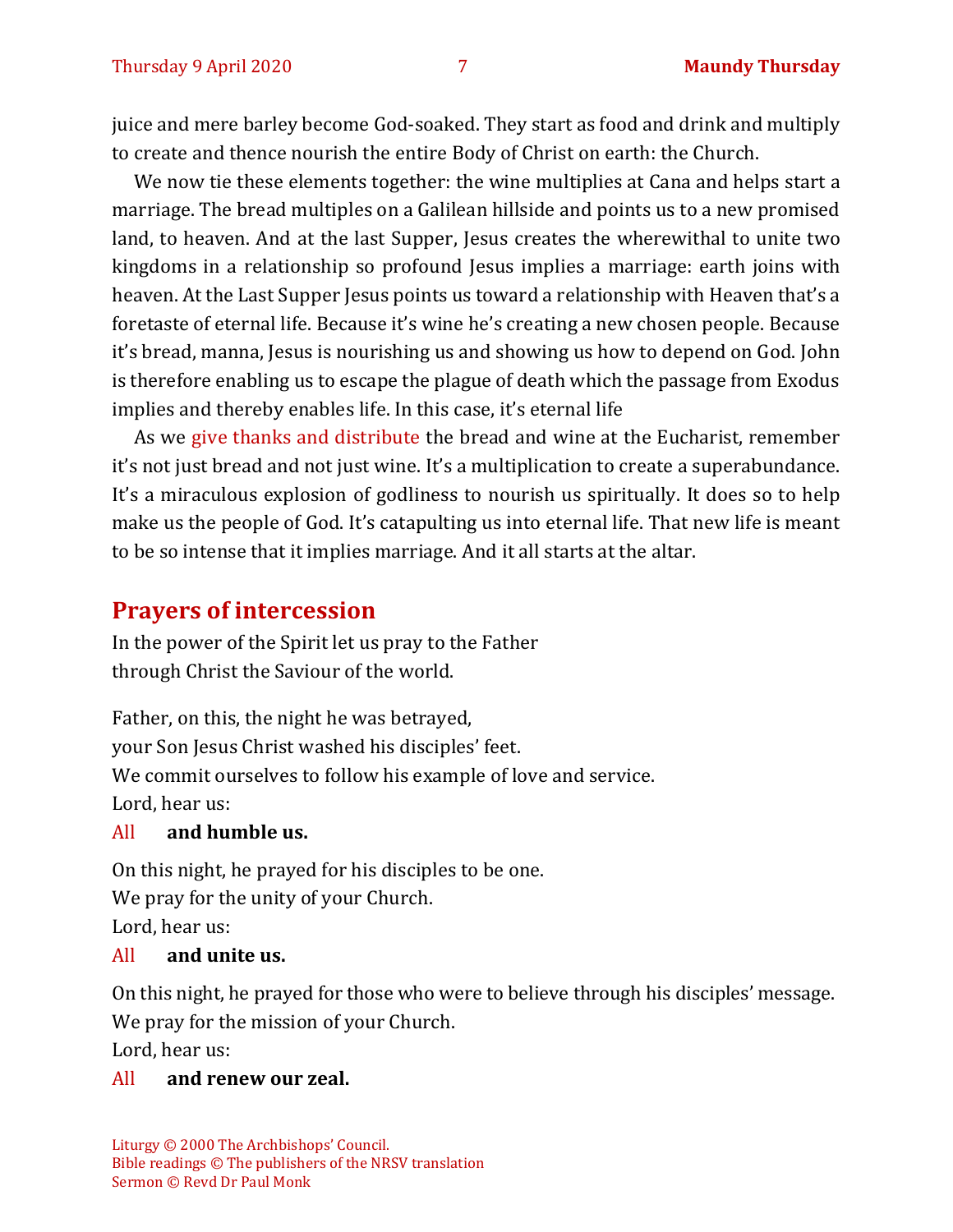On this night, he commanded his disciples to love, but suffered rejection himself.

We pray for the rejected and unloved.

Lord, hear us:

### All **and fill us with your love.**

On this night, he reminded his disciples that if the world hated them it hated him first. We pray for those who are persecuted for their faith. Lord, hear us:

#### All **and give us your peace.**

On this night, he accepted the cup of death and looked forward to the new wine of the kingdom. We remember those who have died in the peace of Christ. Lord, hear us:

#### All **and welcome all your children into paradise.**

Leader Merciful Father,

All **accept these prayers for the sake of your Son, our Saviour Jesus Christ. Amen.**

# **The peace**

Jesus says: 'Peace I leave with you; my peace I give to you. Do not let your hearts be troubled, neither let them be afraid.'

The peace of the Lord be always with you:

All **And also with you.**

HYMN 3 **[I am the bread of life](https://www.youtube.com/watch?v=IvD0XJzOWQ4)** (please click on this link to hear the hymn)

The liturgy of the Communion Service appears below

HYMN 4 **[Lord Jesus Christ, you have come to us](https://www.youtube.com/watch?v=ekVLG-p8Xsc)** (click on this link to hear the hymn)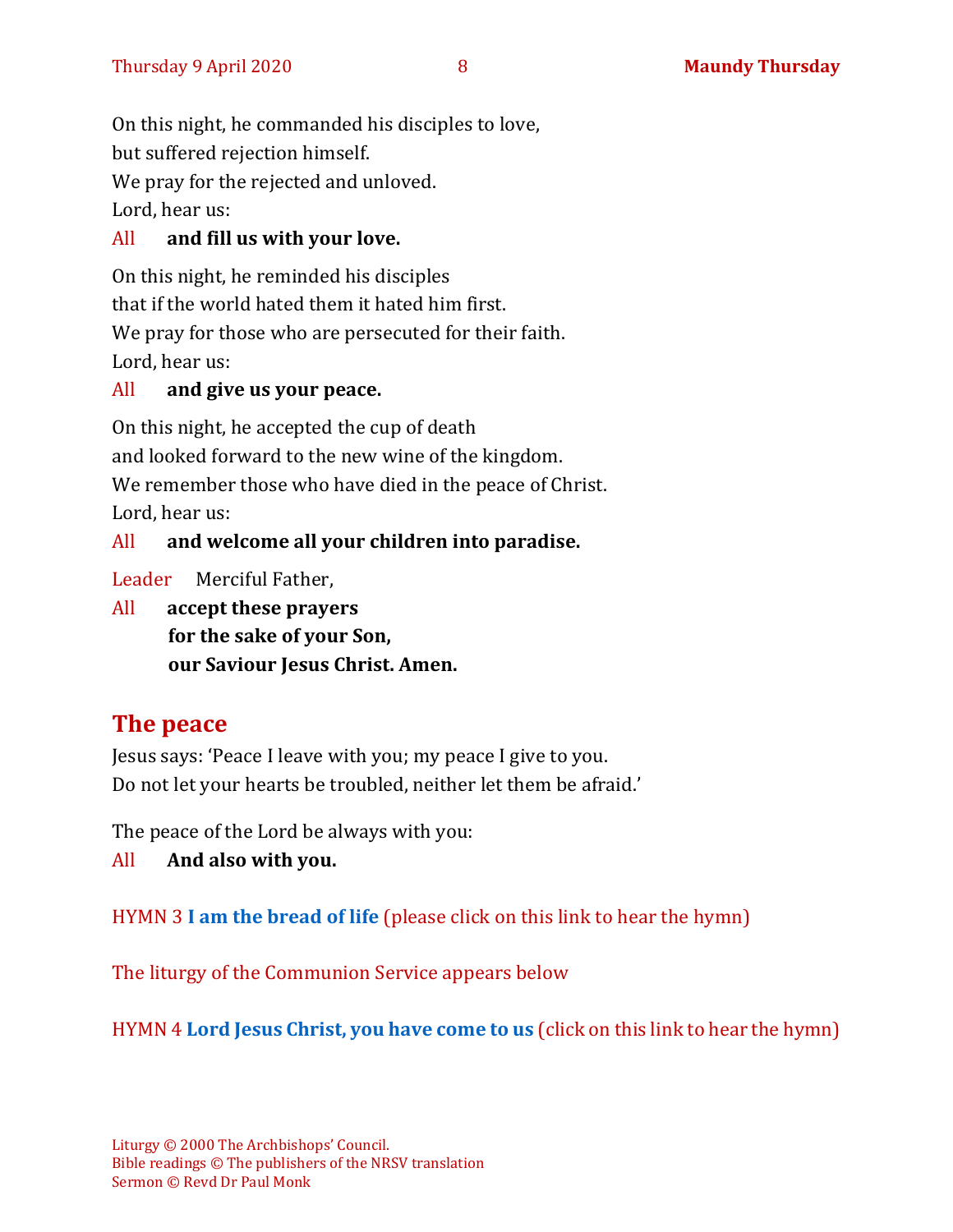# **Stripping of the altar**

*The altar is stripped and a bare cross placed against it. This metrical version of Lamentations is read aloud at the same time.*

How lonely sits the city that once was full of people! How like a widow she has become, she that was great among the nations! She weeps bitterly in the night, with tears on her cheeks; among all her lovers she has no one to comfort her.

#### R **Jerusalem, Jerusalem, return to the Lord your God!**

The roads to Zion mourn, for no one comes to the festivals; all her gates are desolate, her priests groan; her young girls grieve, and her lot is bitter. Her children have gone away, captives before the foe. Is it nothing to you, all you who pass by? Look and see if there is any sorrow like my sorrow.

#### R **Jerusalem, Jerusalem, return to the Lord your God!**

From on high he sent fire; it went deep into my bones; he spread a net for my feet; he turned me back; he has left me stunned, faint all day long. For these things I weep; my eyes flow with tears; for a comforter is far from me, one to revive my courage; my children are desolate, for the enemy has prevailed.

#### R **Jerusalem, Jerusalem, return to the Lord your God!**

All who pass along the way clap their hands at you; they hiss and wag their heads at daughter Jerusalem; 'Is this the city that was called the perfection of beauty, the joy of all the earth?' The thought of my affliction and my homelessness is wormwood and gall!

#### R **Jerusalem, Jerusalem, return to the Lord your God!**

The steadfast love of the Lord never ceases, his mercies never come to an end; they are new every morning; great is your faithfulness.

'The Lord is my portion,' says my soul, 'therefore I will hope in him.'

The Lord is good to those who wait for him, to the soul that seeks him.

#### R **Jerusalem, Jerusalem, return to the Lord your God!**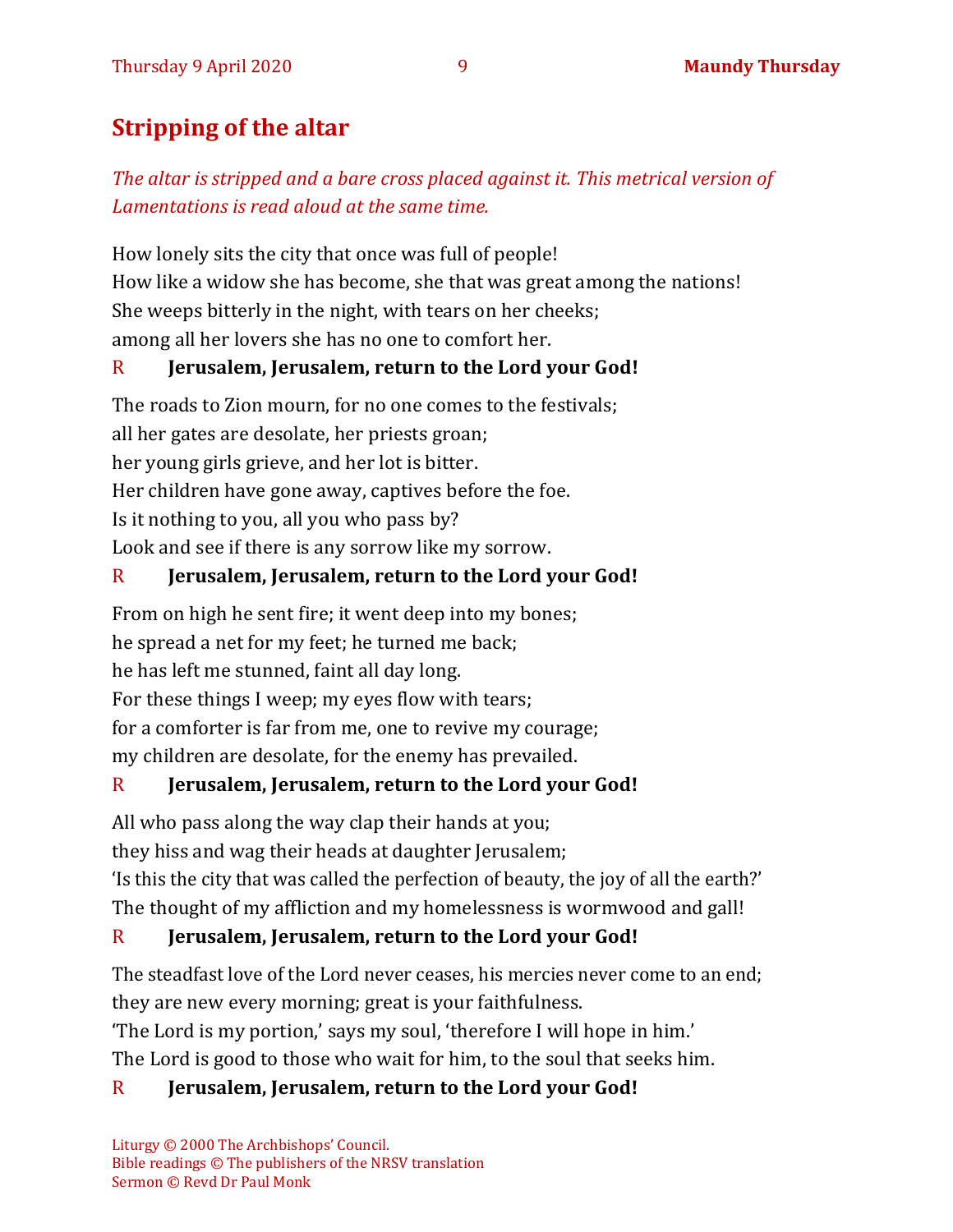It is good that one should wait quietly for the salvation of the LORD. It is good for one to bear the yoke in youth, to sit alone in silence when the Lord has imposed it, to put one's mouth to the dust there may yet be hope), to give one's cheek to the smiter, and be filled with insults. For the Lord will not reject forever.

#### R **Jerusalem, Jerusalem, return to the Lord your God!** *Based on Lamentations*

A cross is placed on/against the altar.

# The Dismissal

When the disciples had sung a hymn they went out to the Mount of Olives. Jesus prayed to the Father, 'If it is possible, take this cup of suffering from me'. He said to his disciples, 'How is it that you were not able to keep watch with me for one hour? The hour has come for the Son of Man to be handed over to the power of sinners.'

Christ was obedient unto death. Go in his peace.

#### All **Amen**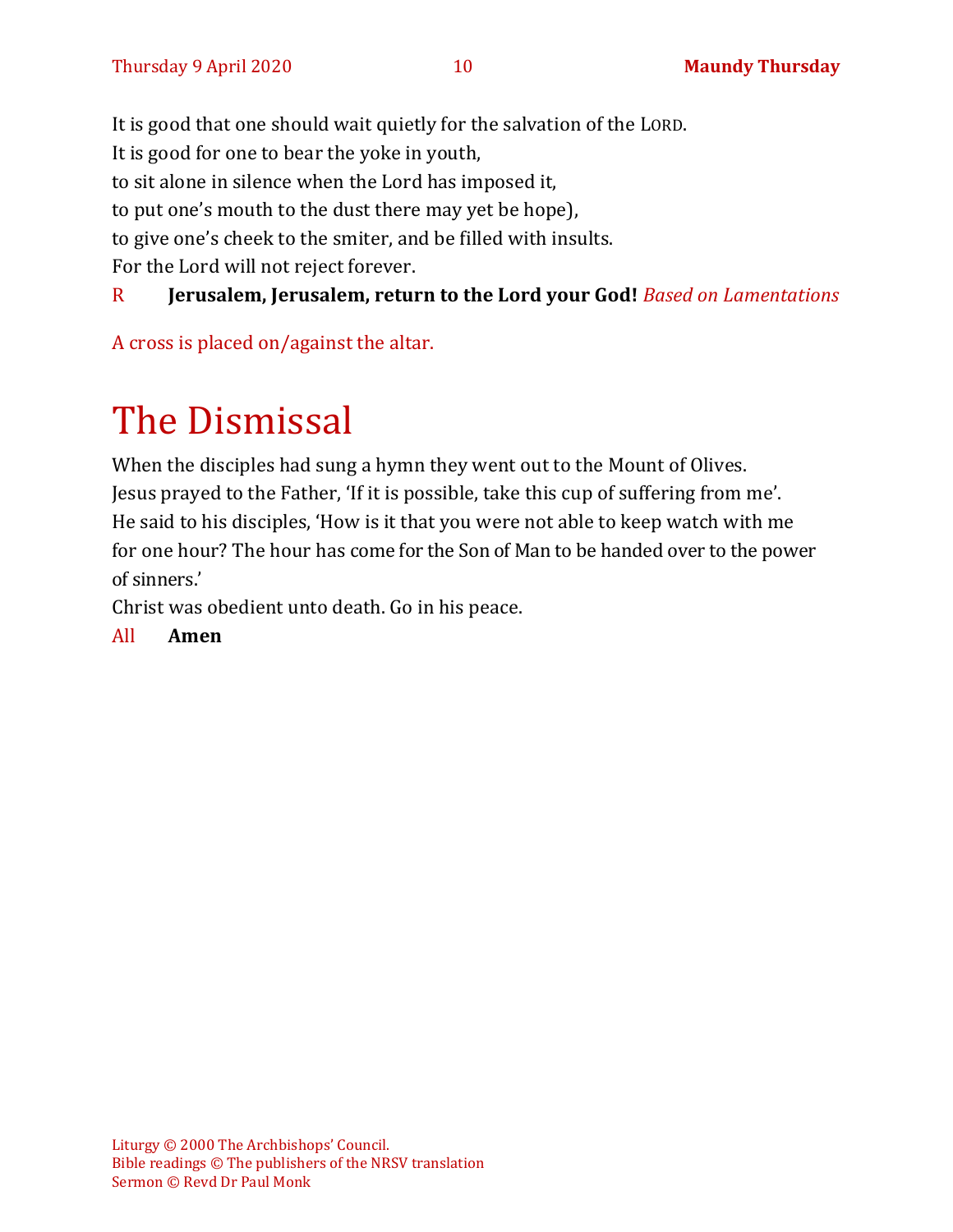# The Liturgy of the Sacrament

## Eucharistic Prayer (prayer E)

The Lord be with you

#### All **and also with you.**

Lift up your hearts.

#### All **We lift them to the Lord.**

Let us give thanks to the Lord our God.

#### All **It is right to give thanks and praise.**

It is truly right to give you thanks, it is fitting to give you glory, Father most holy, through Jesus Christ our Lord. For on this night he girded himself with a towel and taking the form of a servant washed the feet of his disciples. He gave us a new commandment that we should love one another as he has loved us. Knowing that his hour had come, in his great love he gave this supper to his disciples to be a memorial of his passion, that we might proclaim his death until he comes again, and feast with him in his kingdom. Therefore earth unites with heaven to sing a new song of praise; we too join with angels and archangels as they proclaim your glory without end:

All **Holy, holy, holy Lord, God of power and might, heaven and earth are full of your glory. Hosanna in the highest. Blessed is he who comes in the name of the Lord. Hosanna in the highest.**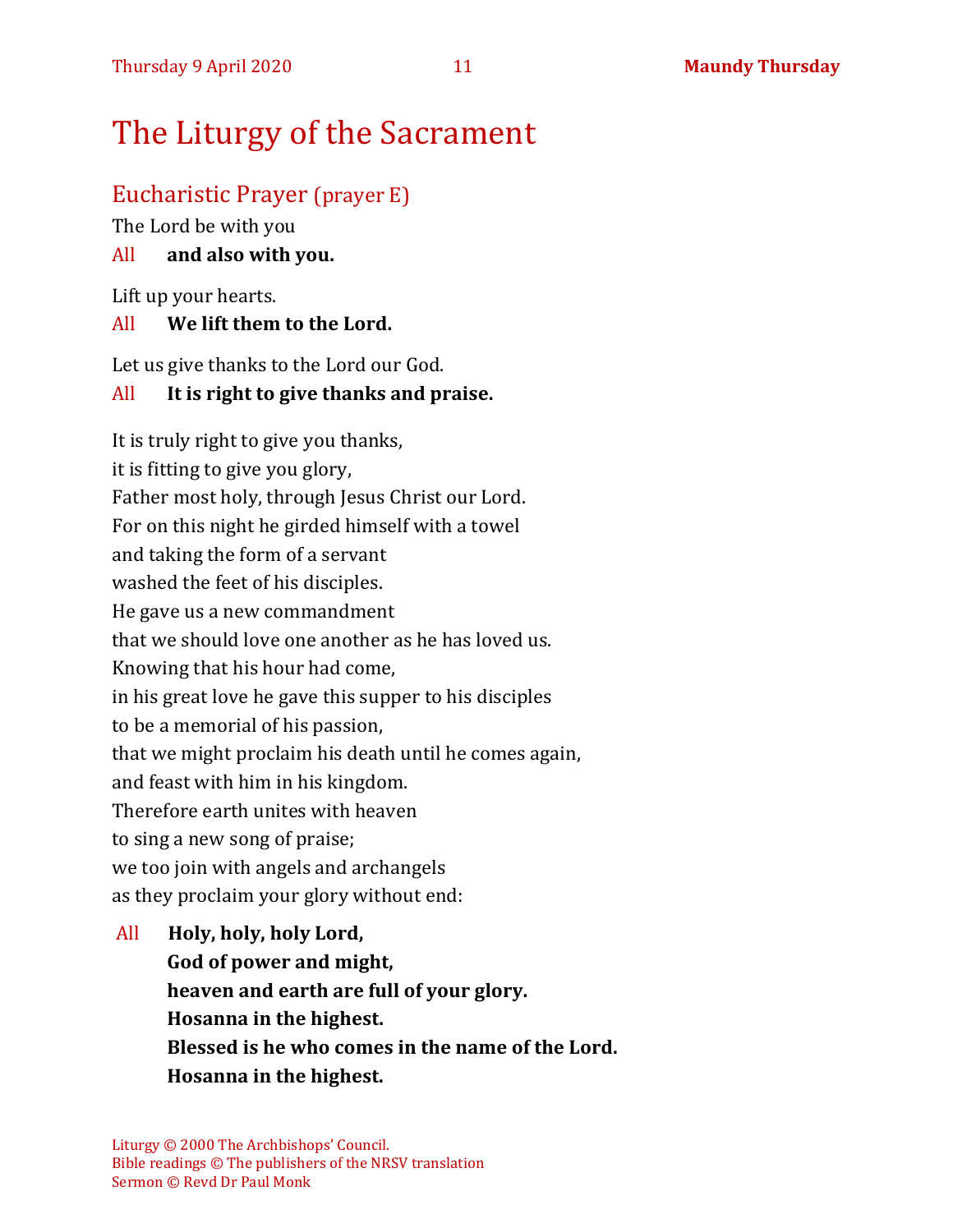We praise and bless you, loving Father, through Jesus Christ, our Lord; and as we obey his command, send your Holy Spirit, that broken bread and wine outpoured may be for us the body and blood of your dear Son.

On the night before he died he had supper with his friends and, taking bread, he praised you. He broke the bread, gave it to them and said: Take, eat; this is my body which is given for you; do this in remembrance of me.

When supper was ended he took the cup of wine. Again he praised you, gave it to them and said: Drink this, all of you; this is my blood of the new covenant, which is shed for you and for many for the forgiveness of sins. Do this, as often as you drink it, in remembrance of me.

So, Father, we remember all that Jesus did, in him we plead with confidence his sacrifice made once for all upon the cross. Bringing before you the bread of life and cup of salvation, we proclaim his death and resurrection until he comes in glory.

Great is the mystery of faith:

#### All **Christ has died: Christ is risen: Christ will come again.**

Lord of all life,

help us to work together for that day

when your kingdom comes

and justice and mercy will be seen in all the earth.

Look with favour on your people,

gather us in your loving arms

and bring us with St Barnabas and all the saints

to feast at your table in heaven.

Liturgy © 2000 The Archbishops' Council. Bible readings © The publishers of the NRSV translation Sermon © Revd Dr Paul Monk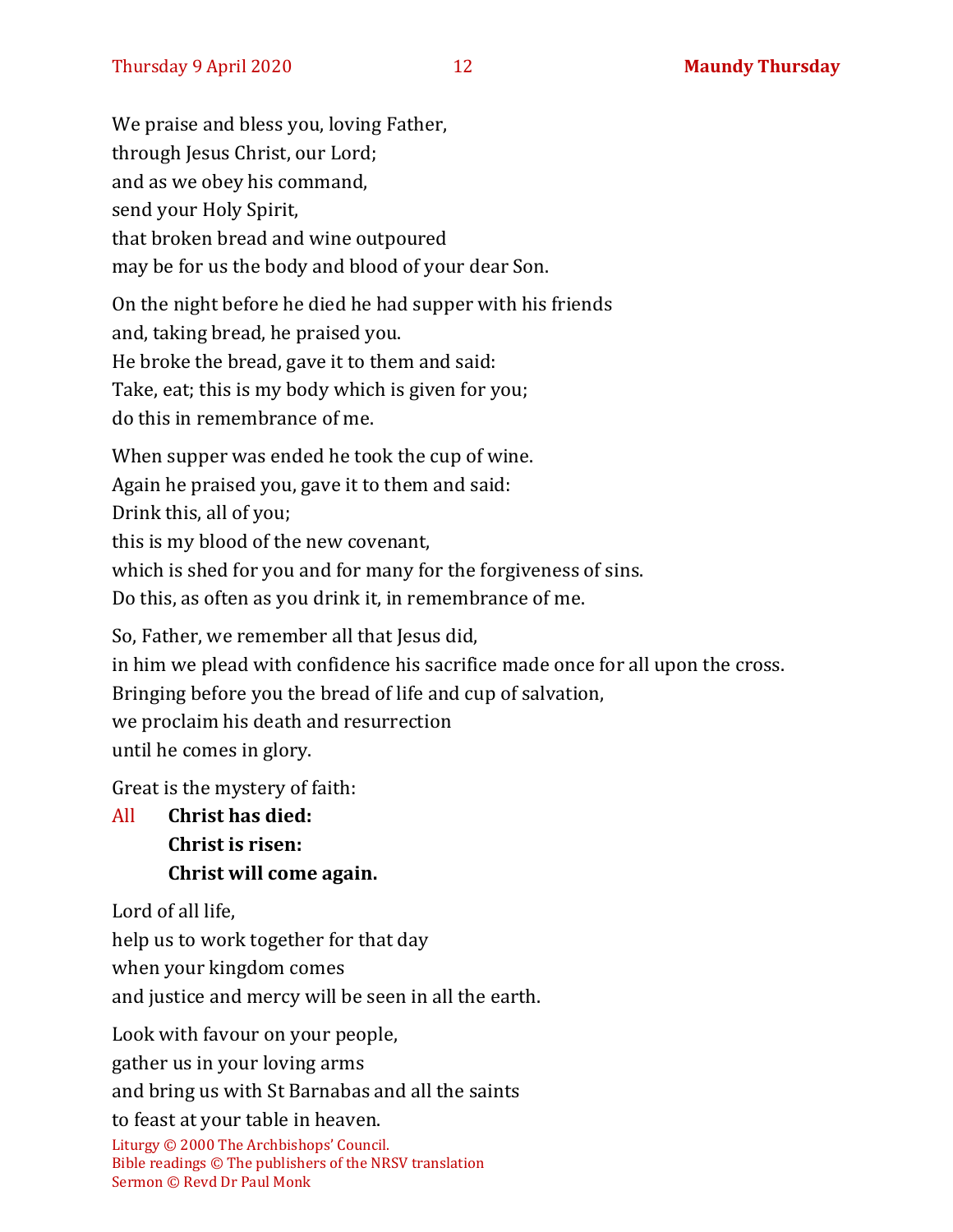Through Christ, and with Christ, and in Christ, in the unity of the Holy Spirit, all honour and glory are yours, O loving Father, for ever and ever.

All **Amen.**

# The Lord's Prayer

As our Saviour taught us, so we pray

All **Our Father in heaven, hallowed be your name, your kingdom come, your will be done, on earth as in heaven. Give us today our daily bread. Forgive us our sins as we forgive those who sin against us. Lead us not into temptation but deliver us from evil. For the kingdom, the power,** 

**and the glory are yours now and for ever. Amen.**

# Breaking of the Bread

We break this bread to share in the body of Christ.

All **Though we are many, we are one body, because we all share in one bread.**

All **Lamb of God, you take away the sin of the world, have mercy on us. Lamb of God, you take away the sin of the world, have mercy on us.**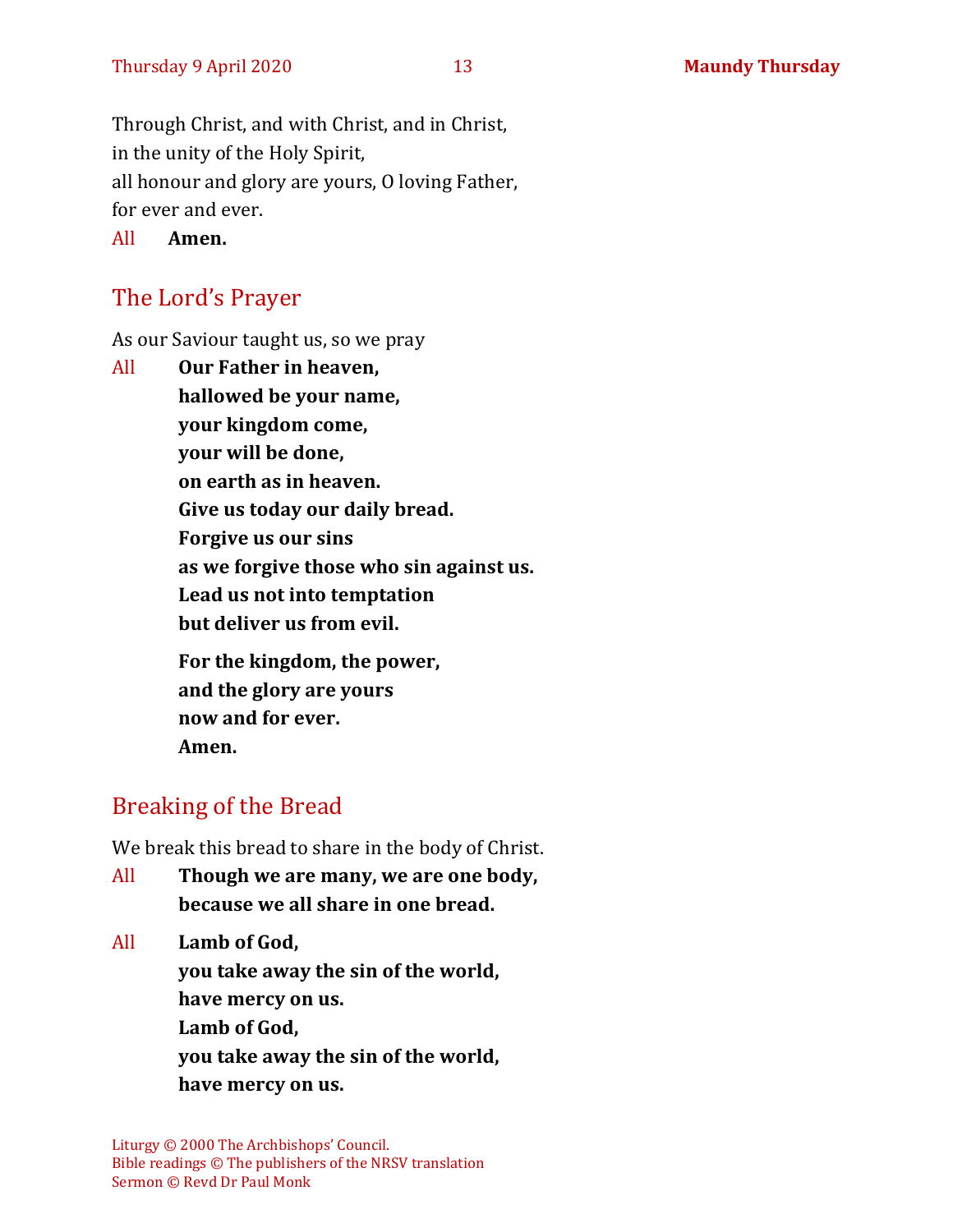## **Lamb of God, you take away the sin of the world, grant us peace.**

Draw near with faith.

Receive the body of our Lord Jesus Christ

which he gave for you,

and his blood which he shed for you.

Eat and drink in remembrance that he died for you,

and feed on him in your hearts

by faith with thanksgiving.

All **We do not presume to come to this your table, merciful Lord, trusting in our own righteousness, but in your manifold and great mercies. We are not worthy so much as to gather up the crumbs under your table. But you are the same Lord whose nature is always to have mercy. Grant us therefore, gracious Lord, so to eat the flesh of your dear Son Jesus Christ and to drink his blood, that our sinful bodies may be made clean by his body and our souls washed through his most precious blood, and that we may evermore dwell in him, and he in us. Amen.**

#### Communion is distributed.